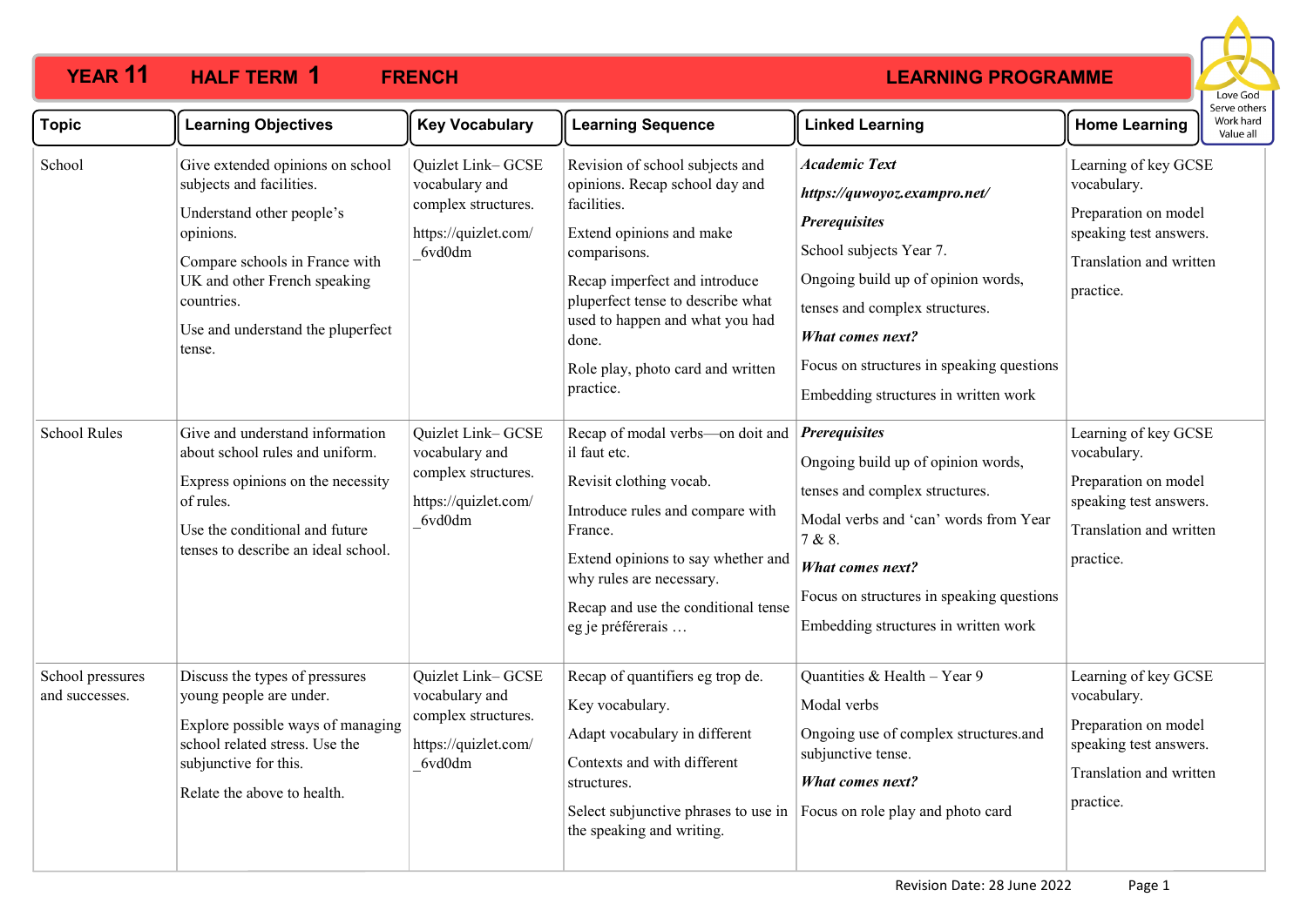

| <b>Topic</b>                                   | <b>Learning Objectives</b>                                                                                                                                                                                                             | <b>Key Vocabulary</b>                                                                        | <b>Learning Sequence</b>                                                                                                                                                                                                                                                            | <b>Linked Learning</b>                                                                                                                                                                            | וסטו אב היוונ<br>Work hard<br><b>Home Learning</b><br>Value all                                                               |
|------------------------------------------------|----------------------------------------------------------------------------------------------------------------------------------------------------------------------------------------------------------------------------------------|----------------------------------------------------------------------------------------------|-------------------------------------------------------------------------------------------------------------------------------------------------------------------------------------------------------------------------------------------------------------------------------------|---------------------------------------------------------------------------------------------------------------------------------------------------------------------------------------------------|-------------------------------------------------------------------------------------------------------------------------------|
| Careers, Choices<br>and Ambitions<br>Theme 3.3 | Use a variety of structures to<br>explain future plans, preferences<br>and reasons.<br>Recognise other people's choices.<br>Use the subjunctive to explain how<br>you will achieve your ambitions.                                     | Quizlet Link-GCSE<br>vocabulary and<br>complex structures.<br>https://quizlet.com/<br>6vdix3 | Recap jobs, opinions and ways of<br>expressing the future/ conditional<br>tenses.<br>Emphasise use of après avoir and<br>$ayant + past part$ , to narrate future<br>plans.<br>Recap use of subjunctive to say<br>what has to be done.<br>Role Play, Written question.<br>Photocard. | <b>Academic Text</b><br>https://mipyjuu.exampro.net/<br><b>Prerequisites</b><br>Complex structures for future tense.<br>Year 8 jobs and future plans<br><b>What comes next?</b><br>Speaking focus | Learning of key GCSE<br>vocabulary.<br>Preparation on model<br>speaking test answers.<br>Translation and written<br>practice. |
| Routine and Part<br>Time Work                  | Adapt routine phrases already<br>learnt to describe part time work<br>routines and work experience.<br>Use complex structures to narrate a<br>day at work- past and present.<br>Use of subjunctive to describe what<br>you have to do. | Quizlet Link-GCSE<br>vocabulary and<br>complex structures.<br>https://quizlet.com/<br>6vdix3 | Recap basic routine phrases.<br>Introduce tasks at work vocabulary<br>Emphasise use of après avoir and<br>ayant + past part, to narrate past.<br>Days at work.<br>Recap use of subjunctive to say<br>what has to be done.<br>Written question, photocard,<br>speaking questions.    | <b>Prerequisites</b><br>School and after school routine-Year 7<br>Modal verbs since year 8.<br>Jobs and future plans year 8.<br><b>What comes next?</b><br>Listening & reading focus.             | Learning of key GCSE<br>vocabulary.<br>Preparation on model<br>speaking test answers.<br>Translation and written<br>practice. |
| Helping at Home<br>and Pocket Money            | Say if you get pocket money and if<br>it is enough.<br>Describe what you do to help at<br>home and narrate.<br>Use of subjunctive to describe what<br>you have to do.                                                                  | Quizlet Link-GCSE<br>vocabulary and<br>complex structures.<br>https://quizlet.com/<br>6vdix3 | Recap numbers and frequency<br>words including days, months,<br>weeks.<br>Opinions.<br>Household chores vocabulary<br>Recap use of subjunctive to say<br>what you have to do.<br>Listening & reading consolidation.                                                                 | <b>Prerequisites</b><br><b>Numbers</b><br>Subjunctive<br>Tenses and structures for narration<br><b>What comes next?</b><br>Conditional perfect tense                                              | Learning of key GCSE<br>vocabulary.<br>Preparation on model<br>speaking test answers.<br>Translation and written<br>practice. |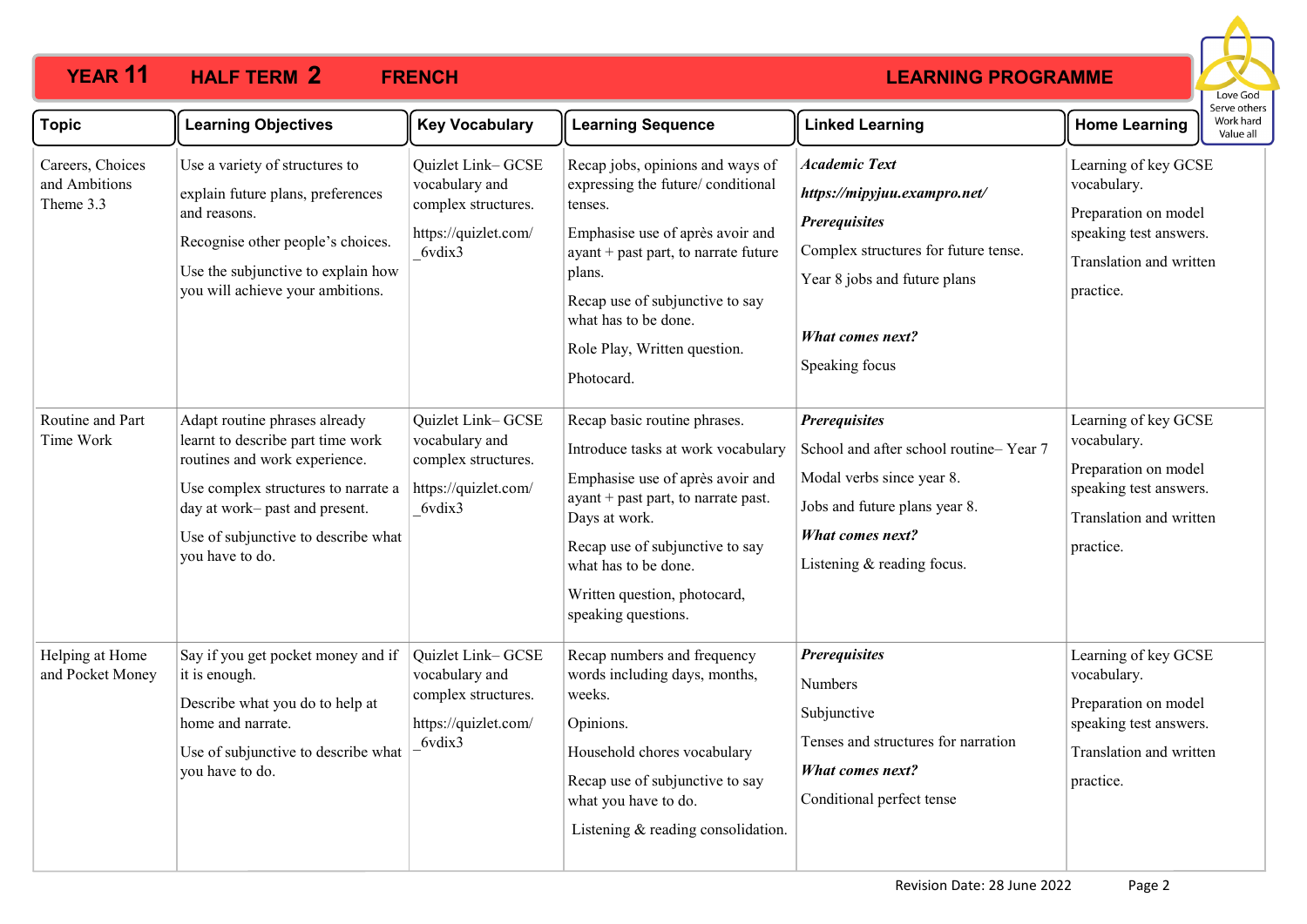

| <b>Topic</b>                                                                                                | <b>Learning Objectives</b>                                                                                                                                                                | <b>Key Vocabulary</b>                   | <b>Learning Sequence</b>                                                                                                                                                                   | <b>Linked Learning</b>                                                                                                                                                                                                                                                             | <b>Home Learning</b>                                                                                                                                                    | וסטו שכן עכן ז<br>Work hard<br>Value all |
|-------------------------------------------------------------------------------------------------------------|-------------------------------------------------------------------------------------------------------------------------------------------------------------------------------------------|-----------------------------------------|--------------------------------------------------------------------------------------------------------------------------------------------------------------------------------------------|------------------------------------------------------------------------------------------------------------------------------------------------------------------------------------------------------------------------------------------------------------------------------------|-------------------------------------------------------------------------------------------------------------------------------------------------------------------------|------------------------------------------|
| Holidays                                                                                                    | Pupils will be able to<br>Use a variety io structures and<br>tenses to describe their holidays-<br>usually, in the past and future<br>plancs.                                             | Quizlet<br>Verbs in multiple<br>tenses. | Countries and destinations- use of<br>correct preposition.<br>Identify and use different tense of<br>common activity verbs.<br>Express opinions.<br>Understand others                      | <b>Academic Text</b><br>https://www.tourmag.com/Intentions-de-<br>depart-en-vacances-des-Francais-<br>reservations-de-l-ete-en-<br>hausse_a113391.html<br><b>Prerequisites</b><br>Holidays in Year 9<br>All tenses and structures previously<br>learnt.<br><b>What comes next?</b> | Languages online grammar<br>practice<br>Quizlet vocabulary<br>Teacher set GCSE reading,<br>listening or written task.<br>Prepare responses for general<br>conversation. |                                          |
| Role play and photo<br>card practice<br>2020 Speaking<br>Exams will be the<br>week commencing<br>27th April | Pupils will be able to<br>Adapt their knowledge to different<br>role play situations.<br>Ask and answer questions<br>Predict the ! Question.<br>Describe a photo using set<br>structures. | Quizlet                                 | Recap tourism vocabulary. - asking<br>for information.<br>Practice tasks to reserve a table in a<br>restaurant or a room in a hotel.<br>Describe a holiday scene.<br>Understand a problem. | <b>Prerequisites</b><br>Prior revision, preparation and mock<br>feedback.<br><b>What comes next?</b><br>Final GCSE speaking exam.                                                                                                                                                  | Practice responses to set<br>homework tasks.<br>Practice general conversation.                                                                                          |                                          |
| Role play and photo<br>card practice<br>2020 Speaking<br>Exams will be the<br>week commencing<br>27th April | Pupils will be able to<br>Adapt their knowledge to different<br>role play situations.<br>Ask and answer questions<br>Predict the ! Question.<br>Describe a photo using set<br>structures. | Quizlet                                 | Recap tourism vocabulary. - asking<br>for information.<br>Practice tasks to reserve a table in a<br>restaurant or a room in a hotel.<br>Describe a holiday scene.<br>Understand a problem. | <b>Prerequisites</b><br>Prior revision, preparation and mock<br>feedback.<br><b>What comes next?</b><br>Final GCSE speaking exam.                                                                                                                                                  | Practice responses to set<br>homework tasks.<br>Practice general conversation.                                                                                          |                                          |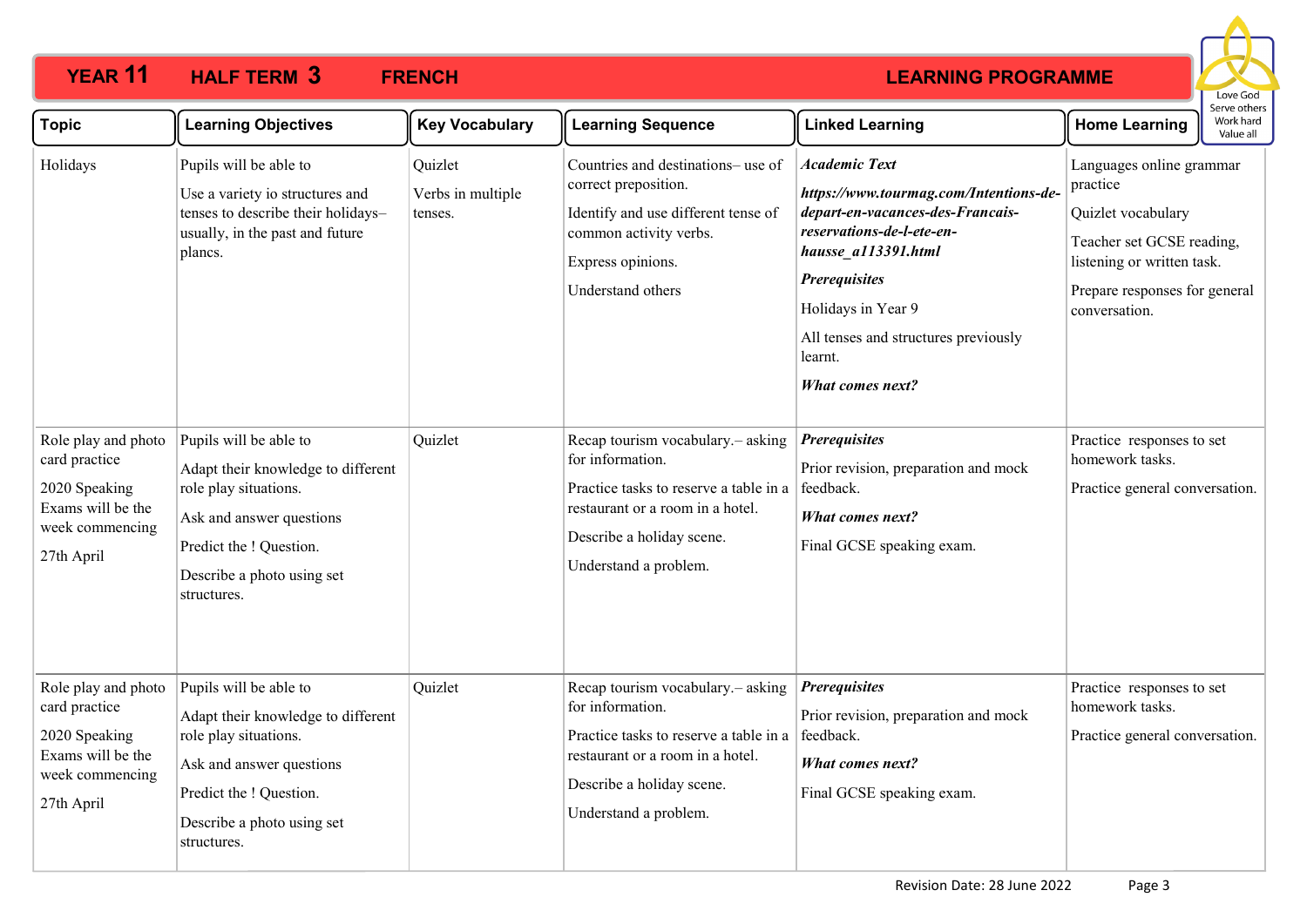

| <b>Topic</b>                                                                                                     | <b>Learning Objectives</b>                                                                                                                                                                        | <b>Key Vocabulary</b>         | <b>Learning Sequence</b>                                                                                                                                                                    | <b>Linked Learning</b>                                                                                                                                                                                                      | <b>Home Learning</b>                                                           | Work hard<br>Value all |
|------------------------------------------------------------------------------------------------------------------|---------------------------------------------------------------------------------------------------------------------------------------------------------------------------------------------------|-------------------------------|---------------------------------------------------------------------------------------------------------------------------------------------------------------------------------------------|-----------------------------------------------------------------------------------------------------------------------------------------------------------------------------------------------------------------------------|--------------------------------------------------------------------------------|------------------------|
| Role play and photo<br>card practice<br>2020 Speaking<br>Exams will be the<br>week commencing<br>27th April 2020 | Pupils will be able to<br>Adapt their knowledge to different<br>role play situations.<br>Ask and answer questions<br>Predict the ! Question.<br>Describe a photo using set<br>structures.         | Quizlet                       | Recap tourism vocabulary. - asking<br>for information.<br>Practice tasks to reserve a table in a<br>restaurant or a room in a hotel.<br>Describe a holiday scene.<br>Understand a problem.  | <b>Prerequisites</b><br>Prior revision, preparation and mock<br>feedback.<br><b>What comes next?</b><br>Final GCSE speaking exam.                                                                                           | Practice responses to set<br>homework tasks.<br>Practice general conversation. |                        |
| Written skills                                                                                                   | Pupils will be able to<br>Adapt their knowledge to different<br>written tasks<br>Ensure they stick to the words<br>count<br>Ensure that all tenses are covered<br>and that opinions are extended. | Structures on Quizlet         | Recap of exam rubric and GCSE<br>grade descriptors and marking<br>schemes.<br>Practice a range of questions from<br>all themes.<br>Evaluate and improve their own<br>and other pupils work. | <b>Prerequisites</b><br>Knowledge of tenses and structures.<br>Knowledge of exam structure and where<br>marks are given.<br><b>What comes next?</b><br>GCSE written exam questions.practice<br>Listening & reading practice | Languages online grammar<br>practice<br>Quizlet vocabulary                     |                        |
| Listening and<br>Reading skills.                                                                                 | Pupils will be able to<br>Adapt their knowledge to different<br>questions styles of varying<br>difficulty.                                                                                        | GCSE vocabulary on<br>Quizlet | Topic based question practice for<br>listening and reading.<br>AQA GCSE tips for both.<br><b>False Friends</b><br>Linking vocabulary                                                        | <b>Prerequisites</b><br>Knowledge of GCSE vocabulary<br>Accumulation of skills required for<br>listening & reading<br><b>What comes next?</b><br>GCSE listening and reading exams                                           | Vocabulary revision.<br>Revision guide practice.<br>Directed tasks             |                        |